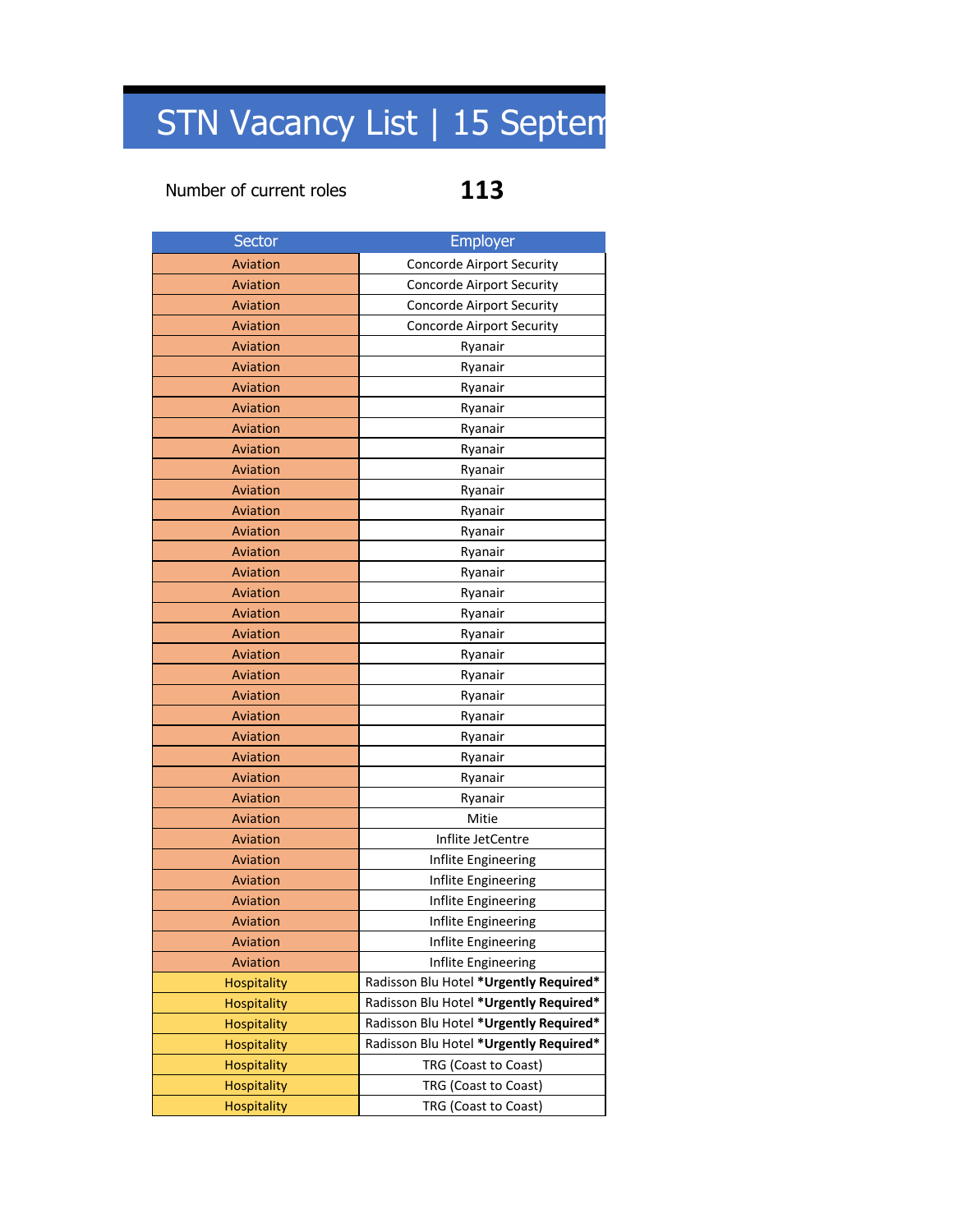| <b>Hospitality</b>             | TRG (Coast to Coast)          |
|--------------------------------|-------------------------------|
| <b>Hospitality</b>             | TRG (Coast to Coast)          |
| <b>Hospitality</b>             | TRG (Coast to Coast)          |
| Hospitality                    | TRG (Giraffe)                 |
| Hospitality                    | TRG (Giraffe)                 |
| <b>Hospitality</b>             | TRG (Giraffe)                 |
| <b>Hospitality</b>             | TRG (Giraffe)                 |
| <b>Hospitality</b>             | TRG (Giraffe)                 |
| <b>Hospitality</b>             | TRG (Giraffe)                 |
| <b>Hospitality</b>             | SSP (Burger King)             |
| <b>Hospitality</b>             | SSP (Starbucks)               |
| <b>Hospitality</b>             | SSP (Cabin Bar)               |
| <b>Hospitality</b>             | SSP (Cabin Bar)               |
| Hospitality                    | Hampton by Hilton             |
| Hospitality                    | Hampton by Hilton             |
| <b>Hospitality</b>             | Hampton by Hilton             |
| <b>Hospitality</b>             | Hampton by Hilton             |
| <b>Hospitality</b>             | Hampton by Hilton             |
| <b>Hospitality</b>             | Premier Inn                   |
| <b>Hospitality</b>             | Premier Inn                   |
| <b>Hospitality</b>             | Premier Inn                   |
| <b>Hospitality</b>             | Itsu                          |
| <b>Hospitality</b>             | Pret a Manger                 |
| Hospitality                    | Pret a Manger                 |
| Hospitality                    | Pret a Manger                 |
| <b>Hospitality</b>             | Pret a Manger                 |
| <b>Hospitality</b>             | Caffe Nero (Enterprise House) |
| <b>Hospitality</b>             | Caffe Nero (Enterprise House) |
| <b>Hospitality</b>             | Caffe Nero (Enterprise House) |
| <b>Hospitality</b>             | dnata Catering UK             |
| <b>Hospitality</b>             | dnata Catering UK             |
| <b>Hospitality</b>             | dnata Catering UK             |
| <b>Hospitality</b>             | dnata Catering UK             |
| <b>Hospitality</b>             | Harris & Hoole                |
| Hospitality                    | Harris & Hoole                |
| <b>Hospitality</b>             | Joe & The Juice               |
| <b>Hospitality</b>             | McDonalds                     |
| <b>Hospitality</b>             | McDonalds                     |
| Hospitality                    | McDonalds                     |
| <b>Hospitality</b>             | McDonalds                     |
| <b>Hospitality</b>             | McDonalds                     |
| Hospitality                    | McDonalds                     |
| Logistics                      | FedEx                         |
| Logistics                      | FedEx                         |
| Logistics                      | <b>UPS</b>                    |
| Logistics                      | <b>UPS</b>                    |
| Logistics                      | <b>UPS</b>                    |
| Logistics                      | <b>UPS</b>                    |
| Logistics                      | <b>UPS</b>                    |
| <b>London Stansted Airport</b> | MAG                           |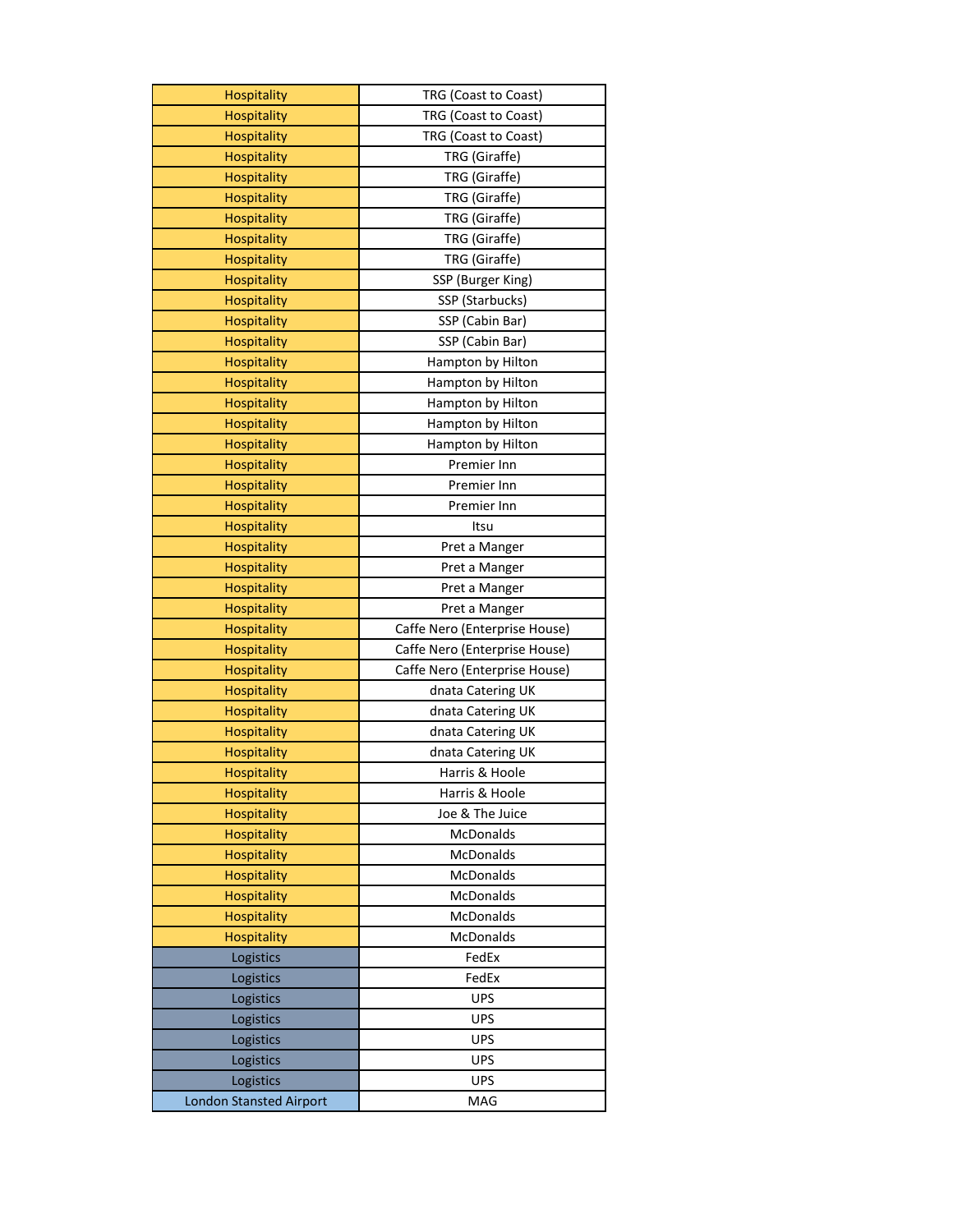| <b>London Stansted Airport</b> | MAG                         |
|--------------------------------|-----------------------------|
| <b>London Stansted Airport</b> | MAG                         |
| <b>London Stansted Airport</b> | MAG                         |
| <b>London Stansted Airport</b> | MAG                         |
| <b>London Stansted Airport</b> | MAG                         |
| <b>London Stansted Airport</b> | MAG                         |
| <b>London Stansted Airport</b> | MAG                         |
| Retail                         | Dune *Urgently Required*    |
| Retail                         | Hamleys *Urgently Required* |
| Retail                         | InMotion                    |
| Retail                         | <b>Fat Face</b>             |
| Retail                         | <b>Fat Face</b>             |
| Retail                         | <b>Fat Face</b>             |
| Retail                         | <b>Fat Face</b>             |
| Retail                         | <b>Boots</b>                |
| Retail                         | Hugo Boss                   |
| Retail                         | Hugo Boss                   |
| Retail                         | WHSmith                     |
| Retail                         | WHSmith                     |
| Retail                         | WHSmith                     |
| Retail                         | WHSmith                     |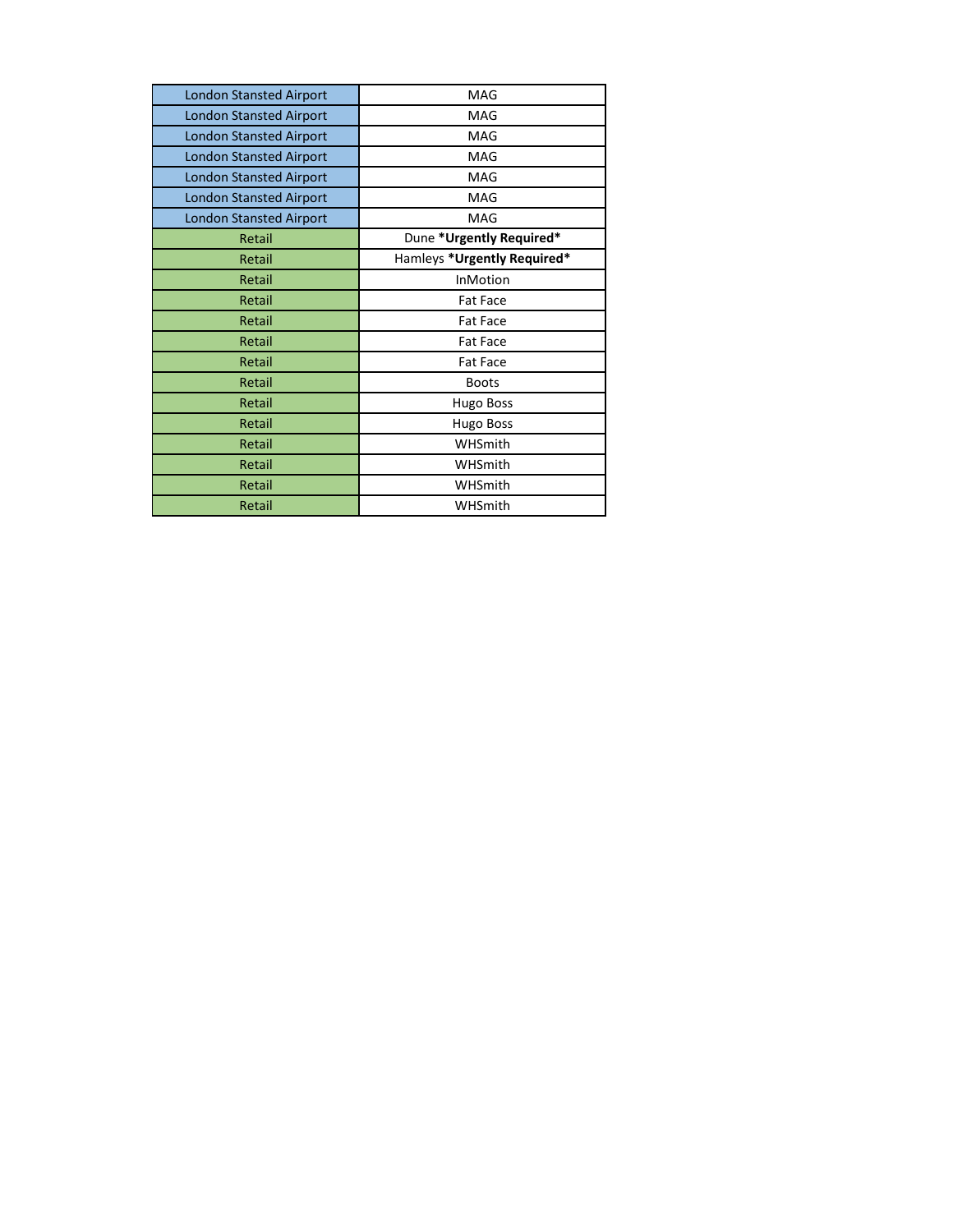# $\sqrt{15}$

*Note: Some roles listed may have multiple vacancies.*

| Job Title                                        | <b>Contract Type</b> |
|--------------------------------------------------|----------------------|
| Aviation Security Officer (multiple positions)   | Full & Part-time     |
| Aviation Security Supervisor (male required)     | Full-time            |
| Aviation Security Officer (multiple positions)   | Zero Hours           |
| <b>Customer Service Assistant</b>                | Zero Hours           |
| Cat A Licenced Mechanic                          | Full-time            |
| <b>B1 Licenced Engineer</b>                      | Full-time            |
| <b>Technical Training Instructor</b>             | Full-time            |
| <b>Technical Services B2 Engineer (Avionics)</b> | Full-time            |
| <b>Customer Service Agent</b>                    | Full-time            |
| <b>Graduate Tooling Coordinator</b>              | Full-time            |
| <b>B2 Licenced Engineer</b>                      | Full-time            |
| <b>Graduate Engineering Planner</b>              | Full-time            |
| Junior Aircraft Engineer                         | Full-time            |
| Technical Services - Structures Engineer         | Full-time            |
| Technical Services B1 Engineer (Powerplant)      | Full-time            |
| <b>Warehouse Officer</b>                         | Full-time            |
| Cabin Mechanic                                   | Full-time            |
| Cabin Crew Opportunities                         | Full-time            |
| Administrator                                    | Full-time            |
| Planning Coordinator                             | Full-time            |
| Nighshift Coordinator                            | Full-time            |
| <b>Engineering Graduate Manager</b>              | Full-time            |
| Wheels & Brakes Mechanic                         | Full-time            |
| <b>HR Manager</b>                                | Full-time            |
| <b>Ground Handling Agent</b>                     | Full-time            |
| <b>Training Coordinator</b>                      | Full-time            |
| <b>Station Manager</b>                           | Full-time            |
| <b>Aviation Security Agent</b>                   | Full-time            |
| <b>Operations Assistant</b>                      | Full-time            |
| CADCAM Programmer                                | Full-time            |
| <b>Costing Manager</b>                           | Full-time            |
| <b>Commercial Estimator</b>                      | Full-time            |
| <b>Production Chaser</b>                         | Full-time            |
| <b>Operations Supervisor</b>                     | Full-time            |
| <b>Facilities Assistant</b>                      | Full-time            |
| Kitchen Porter                                   | Full-time            |
| Kitchen Porter                                   | Zero Hours           |
| Commis Chef x2                                   | Zero Hours           |
| Chef de Partie                                   | Full-time            |
| Server                                           | Full-time            |
| Line Chef                                        | Full-time            |
| Prep Chef                                        | Full-time            |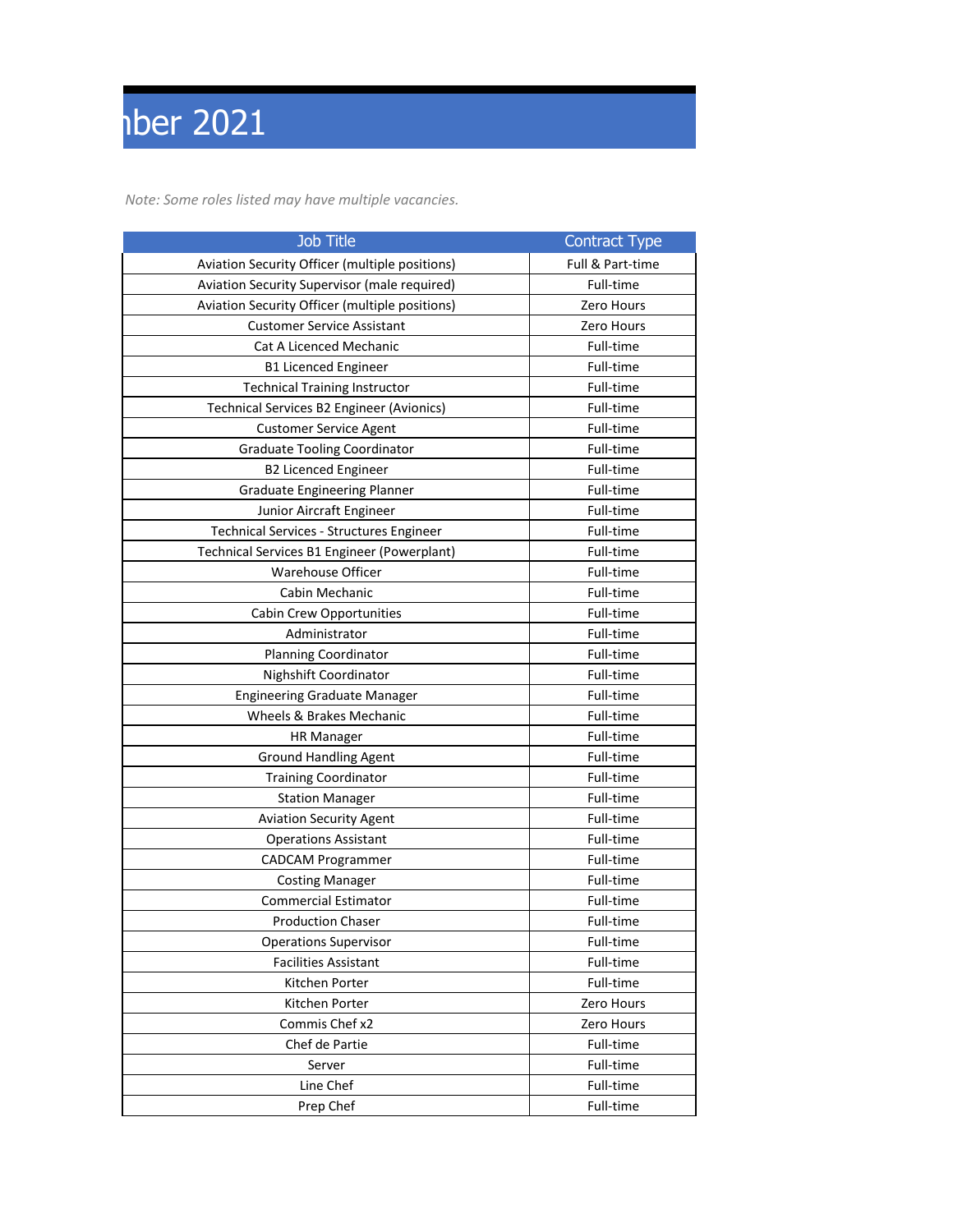| Host                                                        | Full & Part-time       |
|-------------------------------------------------------------|------------------------|
| Kitchen Porter                                              | Full-time              |
| Bartender                                                   | Full-time              |
| Kitchen Porter                                              | Full-time              |
| Line Chef                                                   | Full-time              |
| Host                                                        | Full-time              |
| Server                                                      | Full-time              |
| <b>Assistant Manager</b>                                    | Full-time              |
| <b>Head Chef</b>                                            | Full-time              |
| Team Member (airside & landside)                            | Full & Part-time       |
| Barista x2                                                  |                        |
| Front of House                                              |                        |
| Commis Chef x2                                              |                        |
| Chef (multiple)                                             | Full-time              |
| Apprentice Chef                                             | Full-time              |
| <b>Restaurant Team Member</b>                               | Full-time              |
| Kitchen Porter                                              | Part-time              |
| Night Guest Service Assistant                               | Full-time              |
| Team Member - Ground Floor                                  | Full-time              |
| Kitchen Team Member - Grill Chef                            | Full-time              |
| Team Member - Restaurant                                    | Full-time              |
| <b>Team Member</b>                                          | Full-time              |
| Front of House Leader                                       | Full-time              |
| Team Member - Nightshift                                    | Full-time              |
| <b>Barista</b>                                              | Full-time              |
| Team Member - Full Time                                     | Full-time              |
| <b>Barista</b>                                              | Part-time              |
| Shift Leader                                                | Part-time              |
|                                                             | Part-time              |
| <b>Assistant Manager</b><br>Service Delivery area - drivers | Full-time              |
| Warehouse operatives                                        |                        |
| <b>Bar Packers</b>                                          | Full-time<br>Full-time |
|                                                             |                        |
| <b>General Assistants</b>                                   | Full-time              |
| Shift Leader                                                | Full-time              |
| Barista                                                     | Part-time              |
| Juicer                                                      | Full-time              |
| Crew Members - weekends                                     | Part-time              |
| <b>Customer Care Assistants</b>                             | Full-time              |
| <b>Full Time Crew Members</b>                               | Full-time              |
| Full Time Crew Members with Guaranteed Minimum Hours        | Full-time              |
| <b>Maintenance Person</b>                                   | Full-time              |
| Deliver Acceptance/Stockroom Person                         | Full-time              |
| Handler (multiple)                                          | Full & Part-time       |
| Driver (above 20 tonne)                                     | Full-time              |
| Warehouse Operative (evenings)                              | Part-time              |
| Warehouse Operative (early mornings)                        | Part-time              |
| Team Leader 13:00-19:00                                     | Part-time              |
| Team Leader 18:00-23:00                                     | Part-time              |
| X-Ray Operator                                              | Part-time              |
| <b>Terminal Security Ofiicer</b>                            | Full & Part-time       |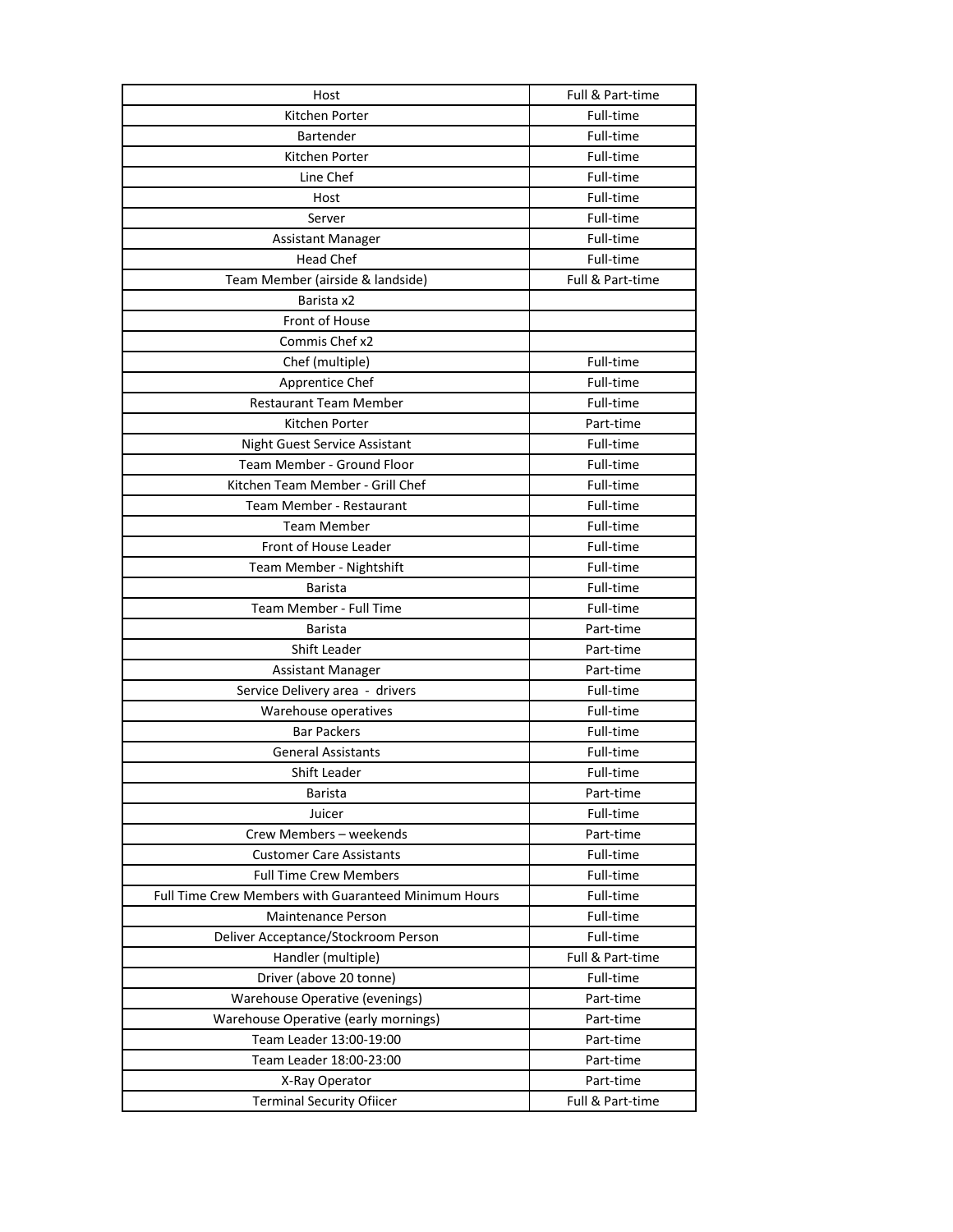| MEBF Engineering Technician                 | Full-time |
|---------------------------------------------|-----------|
| Fire Fighter                                | Full-time |
| Civils Maintenance Operative                | Full-time |
| <b>Driver</b>                               | Part-time |
| <b>Engineering Duty Manager</b>             | Full-time |
| <b>Facilities Technician</b>                | Full-time |
| Engineering Technician (Airfield)           | Full-time |
| Sales staff (multiple positions)            | Part-time |
| Sales Assistant                             | Full-time |
| Sales Advisor (multiple roles)              | Part-time |
| <b>Store Crew</b>                           | Part-time |
| Store Crew - weekday seasonal temp          | Part-time |
| Store Crew - weekend/evenings seasonal temp | Part-time |
| <b>Assistant Manager</b>                    | Full-time |
| Customer Advisor x5                         | Full-time |
| Sales Associate 16 hours                    | Part-time |
| Sales Associate 12 hours                    | Part-time |
| <b>Stockroom Assistant</b>                  | Part-time |
| Night Sales Assistant                       | Full-time |
| Stockroom Assistant                         | Part-time |
| Sales Assistant                             | Full-time |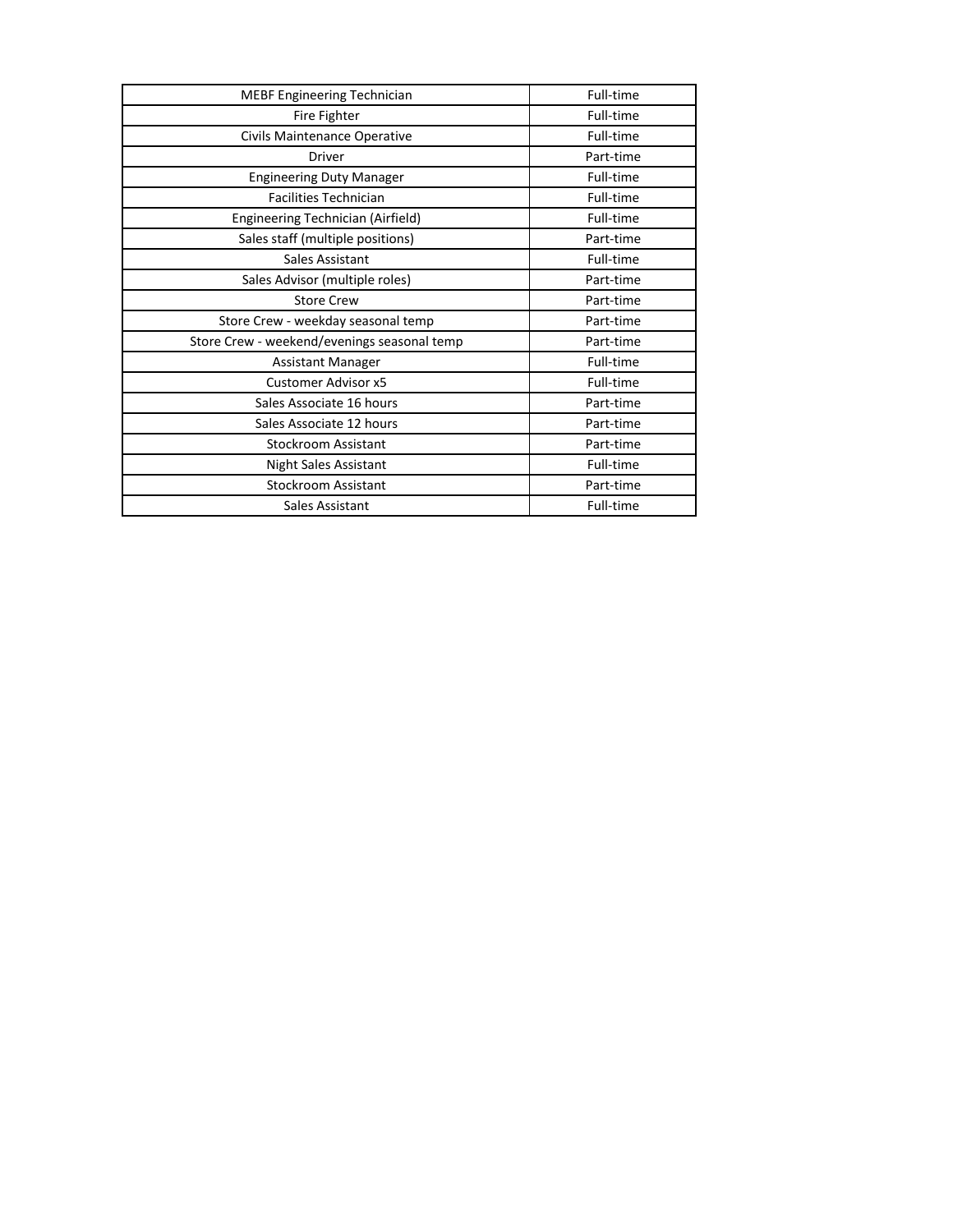| <b>Applications</b>                          |
|----------------------------------------------|
| concordeairportsecurity.com/jobs/            |
| concordeairportsecurity.com/jobs/            |
| concordeairportsecurity.com/jobs/            |
| concordeairportsecurity.com/jobs/            |
| careers.ryanair.com/stansted                 |
| careers.ryanair.com/stansted                 |
| careers.ryanair.com/stansted                 |
| careers.ryanair.com/stansted                 |
| careers.ryanair.com/stansted                 |
| careers.ryanair.com/stansted                 |
| careers.ryanair.com/stansted                 |
| careers.ryanair.com/stansted                 |
| careers.ryanair.com/stansted                 |
| careers.ryanair.com/stansted                 |
| careers.ryanair.com/stansted                 |
| careers.ryanair.com/stansted                 |
| careers.ryanair.com/stansted                 |
| careers.ryanair.com/stansted                 |
| careers.ryanair.com/stansted                 |
| careers.ryanair.com/stansted                 |
| careers.ryanair.com/stansted                 |
| careers.ryanair.com/stansted                 |
| careers.ryanair.com/stansted                 |
| careers.ryanair.com/stansted                 |
| careers.ryanair.com/stansted                 |
| careers.ryanair.com/stansted                 |
| careers.ryanair.com/stansted                 |
| https://jobs.smartrecruiters.com/Mitie       |
| <b>Inflite JetCentre Careers</b>             |
| <b>Inflite Engineering Services Careers</b>  |
| <b>Inflite Engineering Services Careers</b>  |
| <b>Inflite Engineering Services Careers</b>  |
| <b>Inflite Engineering Services Careers</b>  |
| <b>Inflite Engineering Services Careers</b>  |
| <b>Inflite Engineering Services Careers</b>  |
| https://harri.com/Radisson-Blu-Hotel-Stanste |
| https://harri.com/Radisson-Blu-Hotel-Stanste |
| https://harri.com/Radisson-Blu-Hotel-Stanste |
| https://harri.com/Radisson-Blu-Hotel-Stanste |
| https://trgconcessions                       |
| https://trgconcessions                       |
| https://trgconcessions                       |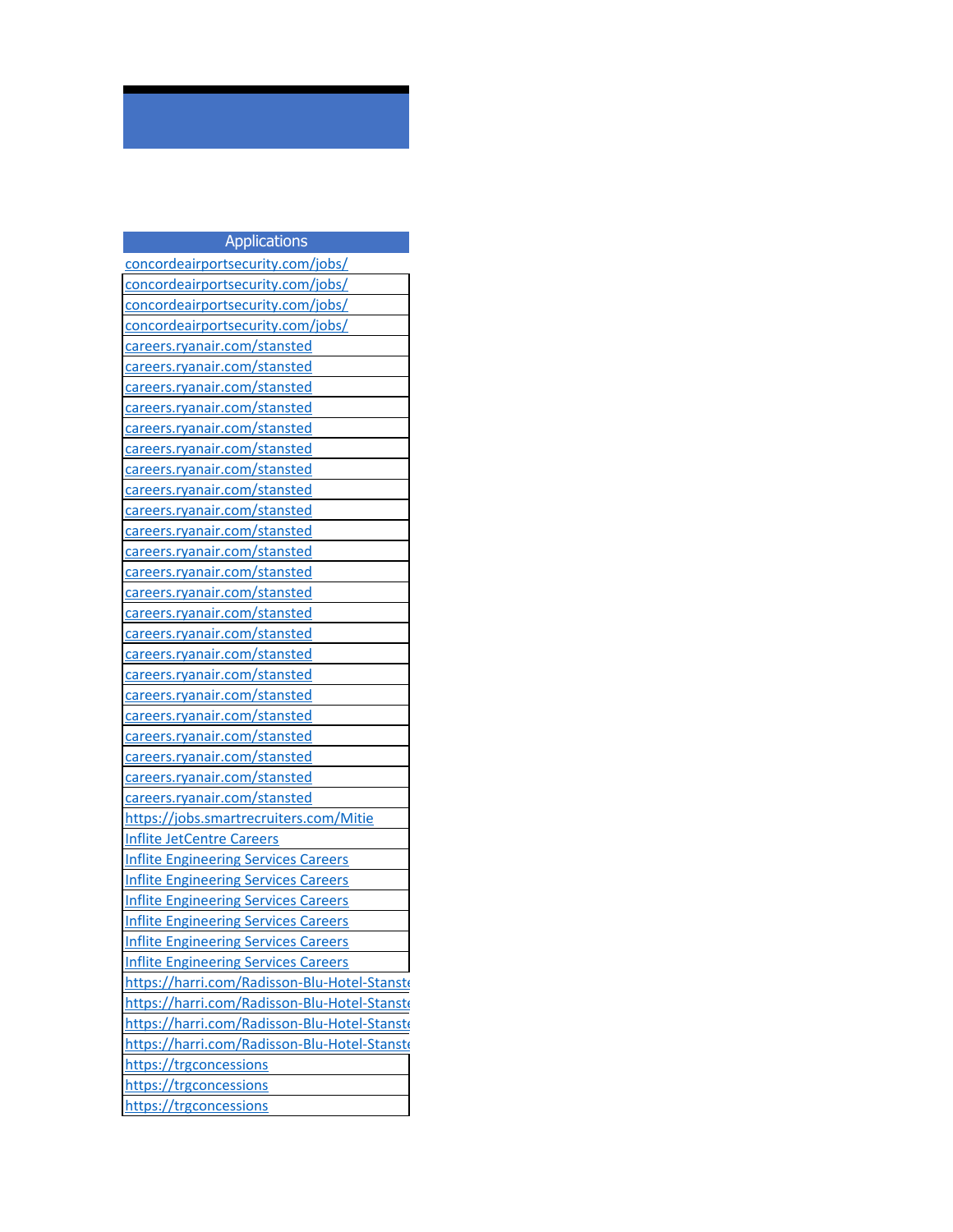| https://trgconcessions                 |
|----------------------------------------|
| https://trgconcessions                 |
| https://trgconcessions                 |
| https://trgconcessions                 |
| https://trgconcessions                 |
| https://trgconcessions                 |
| https://trgconcessions                 |
| https://trgconcessions                 |
| https://trgconcessions                 |
| Employment.Academy@stanstedairport.com |
| Employment.Academy@stanstedairport.com |
| Employment.Academy@stanstedairport.com |
| Employment.Academy@stanstedairport.com |
| careers.interstatehotels.co.uk         |
| careers.interstatehotels.co.uk         |
| careers.interstatehotels.co.uk         |
| careers.interstatehotels.co.uk         |
| careers.interstatehotels.co.uk         |
| whitbreadcareers.com                   |
| whitbreadcareers.com                   |
| whitbreadcareers.com                   |
| itsu.com/jobs                          |
| https://pret.csod.com                  |
| https://pret.csod.com                  |
| https://pret.csod.com                  |
| https://pret.csod.com                  |
| Employment.Academy@stanstedairport.com |
| Employment.Academy@stanstedairport.com |
| Employment.Academy@stanstedairport.com |
| Employment.Academy@stanstedairport.com |
| Employment.Academy@stanstedairport.com |
| Employment.Academy@stanstedairport.com |
| Employment.Academy@stanstedairport.com |
| jobs.harrisandhoole.co.uk/vacancies    |
| jobs.harrisandhoole.co.uk/vacancies    |
| https://www.joejuice.com/apply-form    |
| people.mcdonalds.co.uk/job-search      |
| people.mcdonalds.co.uk/job-search      |
| people.mcdonalds.co.uk/job-search      |
| people.mcdonalds.co.uk/job-search      |
| people.mcdonalds.co.uk/job-search      |
| people.mcdonalds.co.uk/job-search      |
| careers.fedex.com/stansted             |
| careers.fedex.com/stansted             |
| https://www.jobs-ups.uk/job/stansted   |
| https://www.jobs-ups.uk/job/stansted   |
| https://www.jobs-ups.uk/job/stansted   |
| https://www.jobs-ups.uk/job/stansted   |
| https://www.jobs-ups.uk/job/stansted   |
| <b>MAG Careers STN</b>                 |
|                                        |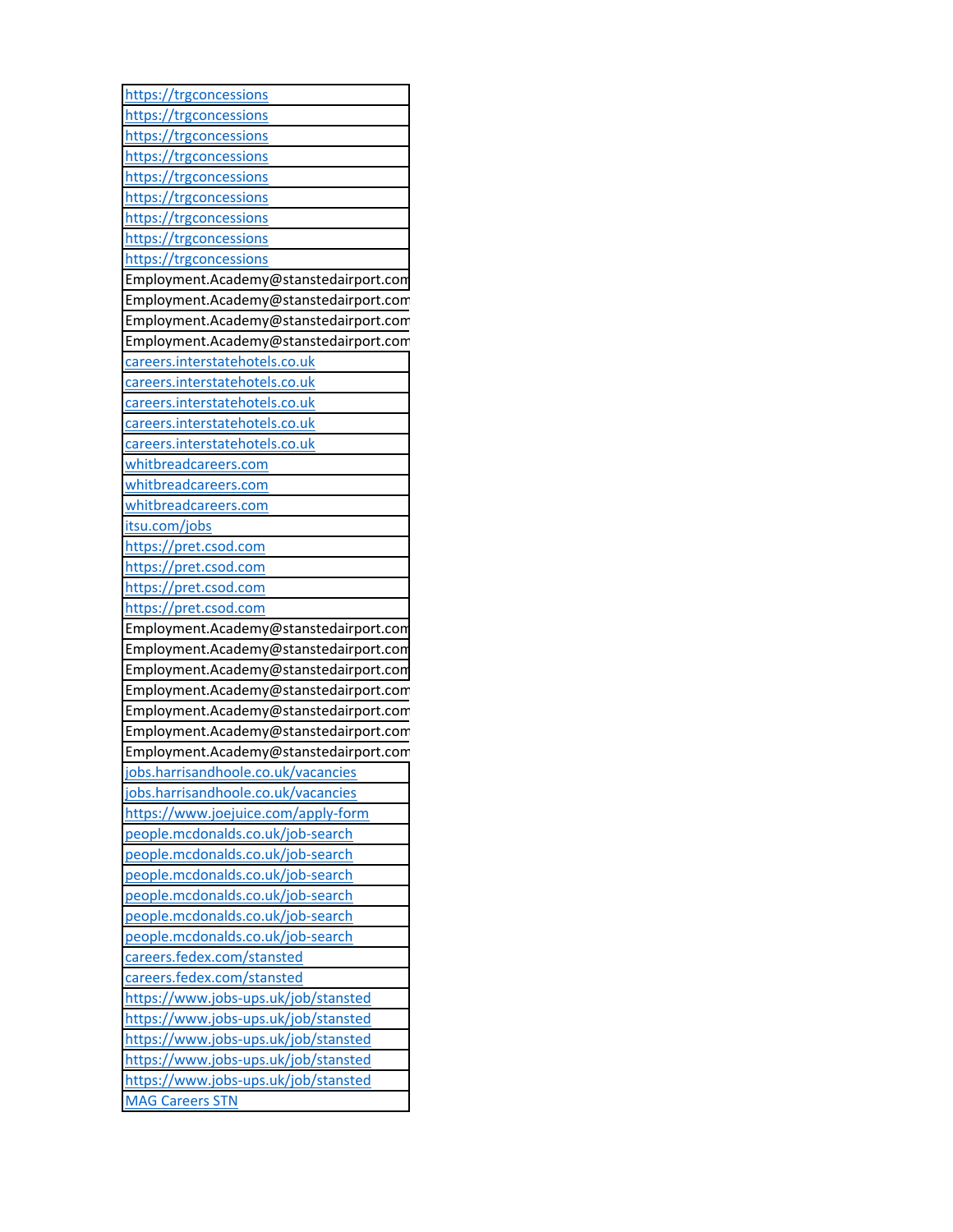| <b>MAG Careers STN</b>                 |
|----------------------------------------|
| <b>MAG Careers STN</b>                 |
| <b>MAG Careers STN</b>                 |
| <b>MAG Careers STN</b>                 |
| <b>MAG Careers STN</b>                 |
| <b>MAG Careers STN</b>                 |
| <b>MAG Careers STN</b>                 |
| 262stansted@thedunegroup.com           |
| https://careers.hamleys.com            |
| <b>InMotion Sales Advisor</b>          |
| Fat Face job search                    |
| Fat Face job search                    |
| Fat Face job search                    |
| Fat Face job search                    |
| www.boots.jobs/jobs                    |
| Employment.Academy@stanstedairport.com |
| Employment.Academy@stanstedairport.com |
| <b>WHSmith Careers</b>                 |
| <b>WHSmith Careers</b>                 |
| <b>WHSmith Careers</b>                 |
| <b>WHSmith Careers</b>                 |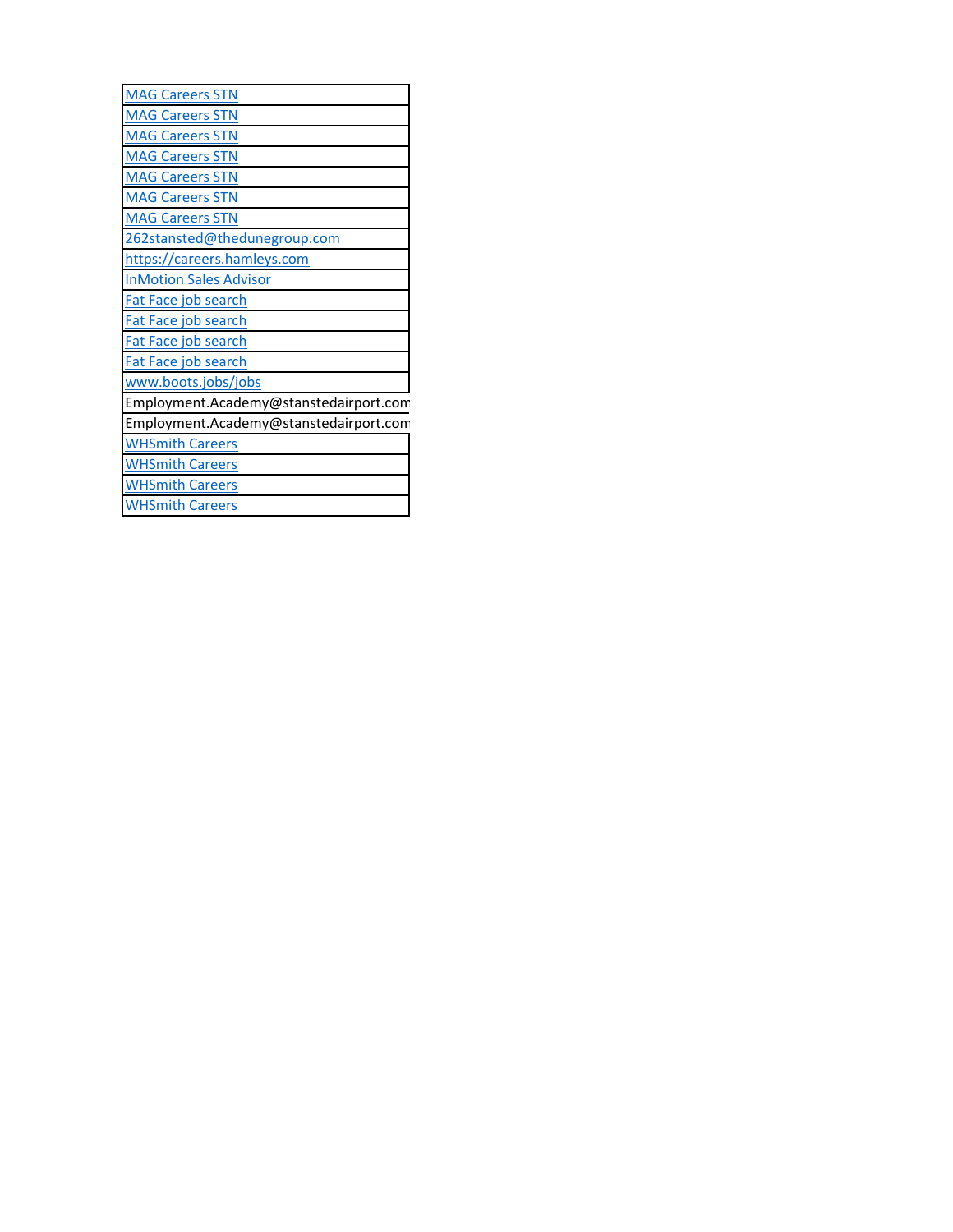| <b>Additional Information</b> |
|-------------------------------|
| enquiries@concordeas.com      |
| 40 hours p/w                  |
| Shifts on an ad-hoc basis     |
| Shifts on an ad-hoc basis     |
|                               |
|                               |
|                               |
|                               |
|                               |
|                               |
|                               |
|                               |
|                               |
|                               |
|                               |
|                               |
|                               |
|                               |
|                               |
|                               |
|                               |
|                               |
|                               |
|                               |
|                               |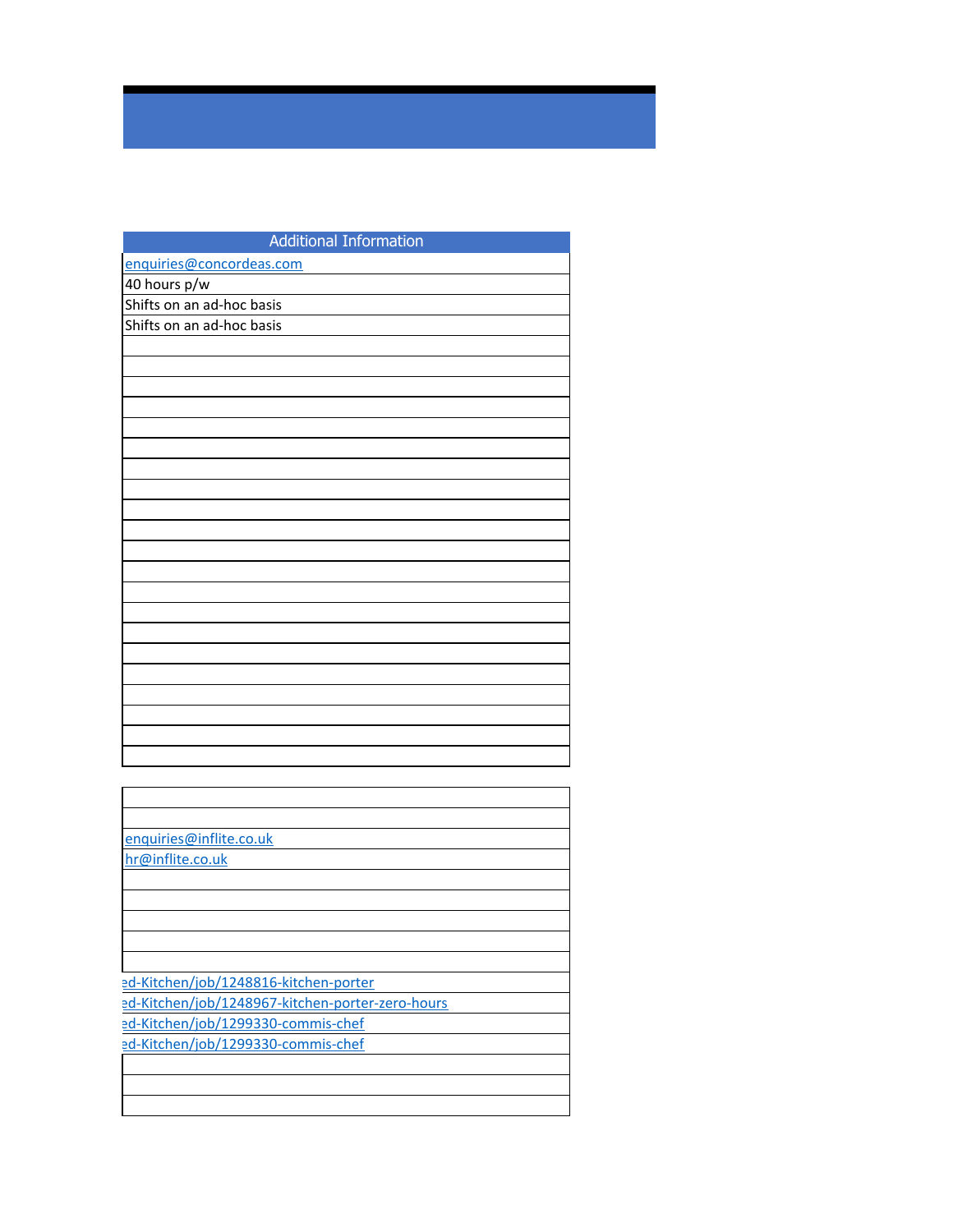| £9.10 p/h + additional £1.20 p/h for unsociable hours (12am - 6am). |
|---------------------------------------------------------------------|
|                                                                     |
|                                                                     |
|                                                                     |
|                                                                     |
|                                                                     |
| GSA2.HbHStansted@interstatehotels.com                               |
|                                                                     |
|                                                                     |
|                                                                     |
|                                                                     |
|                                                                     |
|                                                                     |
|                                                                     |
|                                                                     |
|                                                                     |
|                                                                     |
| Pay starting at £11.50 p/h                                          |
|                                                                     |
|                                                                     |
|                                                                     |
|                                                                     |
|                                                                     |
| £8.91 ph, initial 25 hours per week   Email for role profile        |
|                                                                     |
| £9.30 ph, initial 25 hours per week   Email for role profile        |
| £9.80 ph, initial 25 hours per week   Email for role profile        |
|                                                                     |
|                                                                     |
|                                                                     |
|                                                                     |
|                                                                     |
|                                                                     |
|                                                                     |
|                                                                     |
|                                                                     |
| Lots of opportunities for fast progression & management education!  |
|                                                                     |
|                                                                     |
|                                                                     |
|                                                                     |
|                                                                     |
|                                                                     |
|                                                                     |
|                                                                     |
|                                                                     |
|                                                                     |
|                                                                     |
|                                                                     |
|                                                                     |
|                                                                     |
|                                                                     |
|                                                                     |
|                                                                     |
|                                                                     |
|                                                                     |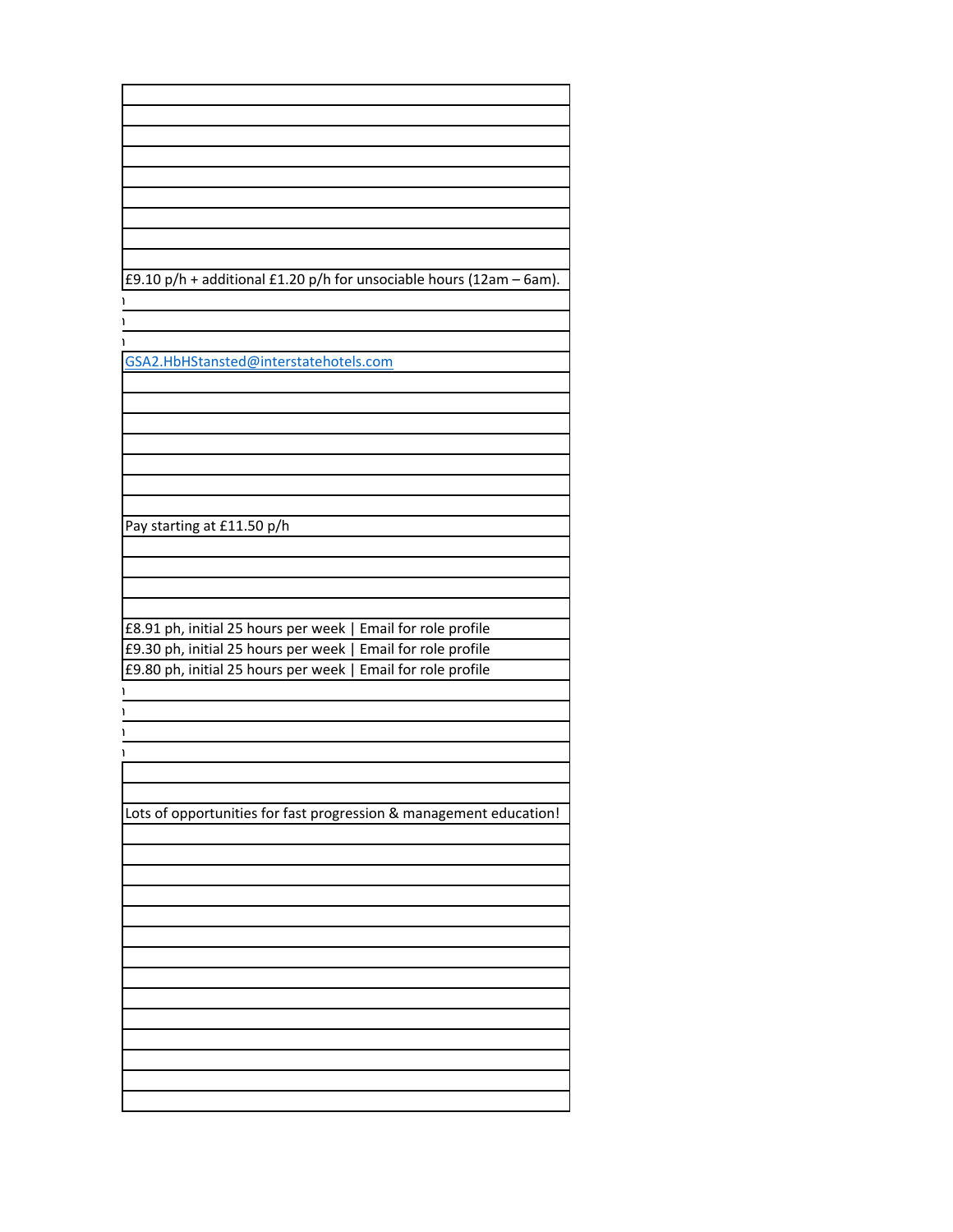| Must be flexible, able to work between 5am & 7pm, and work weekends |
|---------------------------------------------------------------------|
| Temporary role, 39 hours p/w. If link doesn't work, email us        |
|                                                                     |
| recruitment@fatface.com                                             |
| recruitment@fatface.com                                             |
| recruitment@fatface.com                                             |
| recruitment@fatface.com                                             |
|                                                                     |
|                                                                     |
|                                                                     |
|                                                                     |
|                                                                     |
|                                                                     |
|                                                                     |
|                                                                     |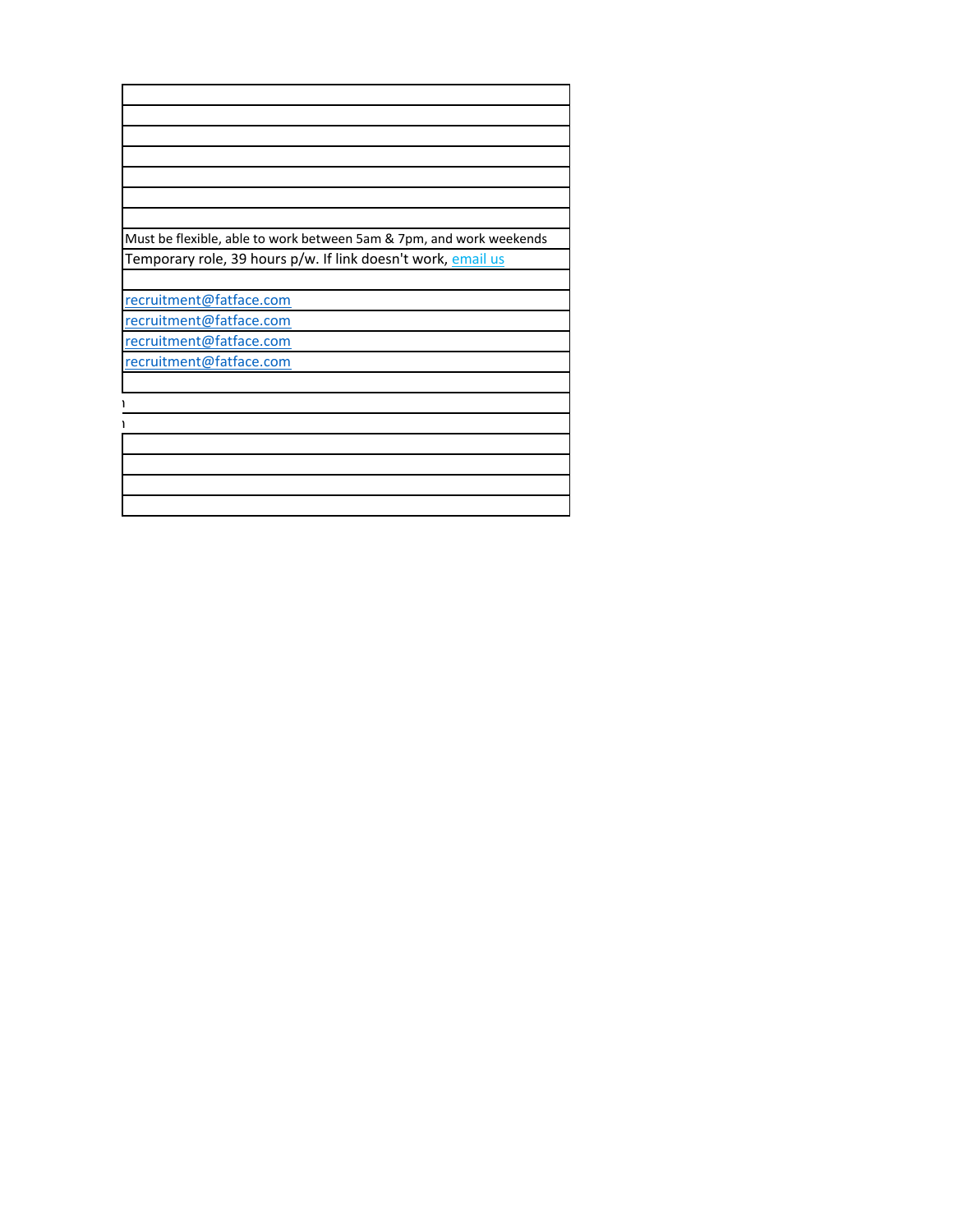## Support Links

### Email the Stansted Academy

#### MAG Careers at STN

#### Search Indeed.com

Search listings posted in the last 7 days, based at Stansted Airport.

How to write a CV

Interview Advice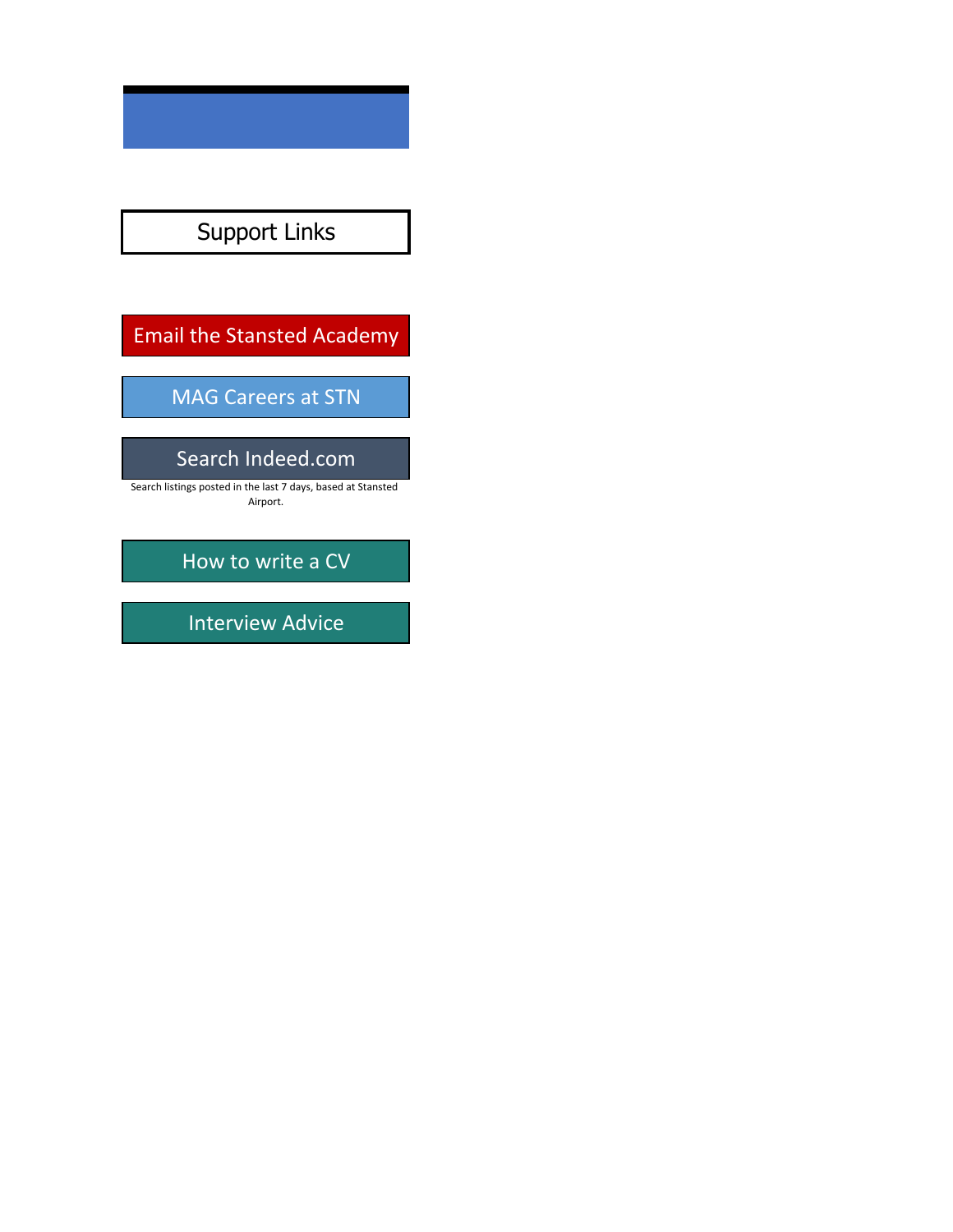## Recruitment Site

#### Employer

TRG (Giraffe, Coast to Coast) FedEx Hampton by Hilton Jet2 MAG Premier Inn Ryanair Pret a Manger Inflite Engineering Services Inflite Jet Centre WH Smith Boots Mitie UPS SSP Fat Face Radisson Blu Stansted Hotel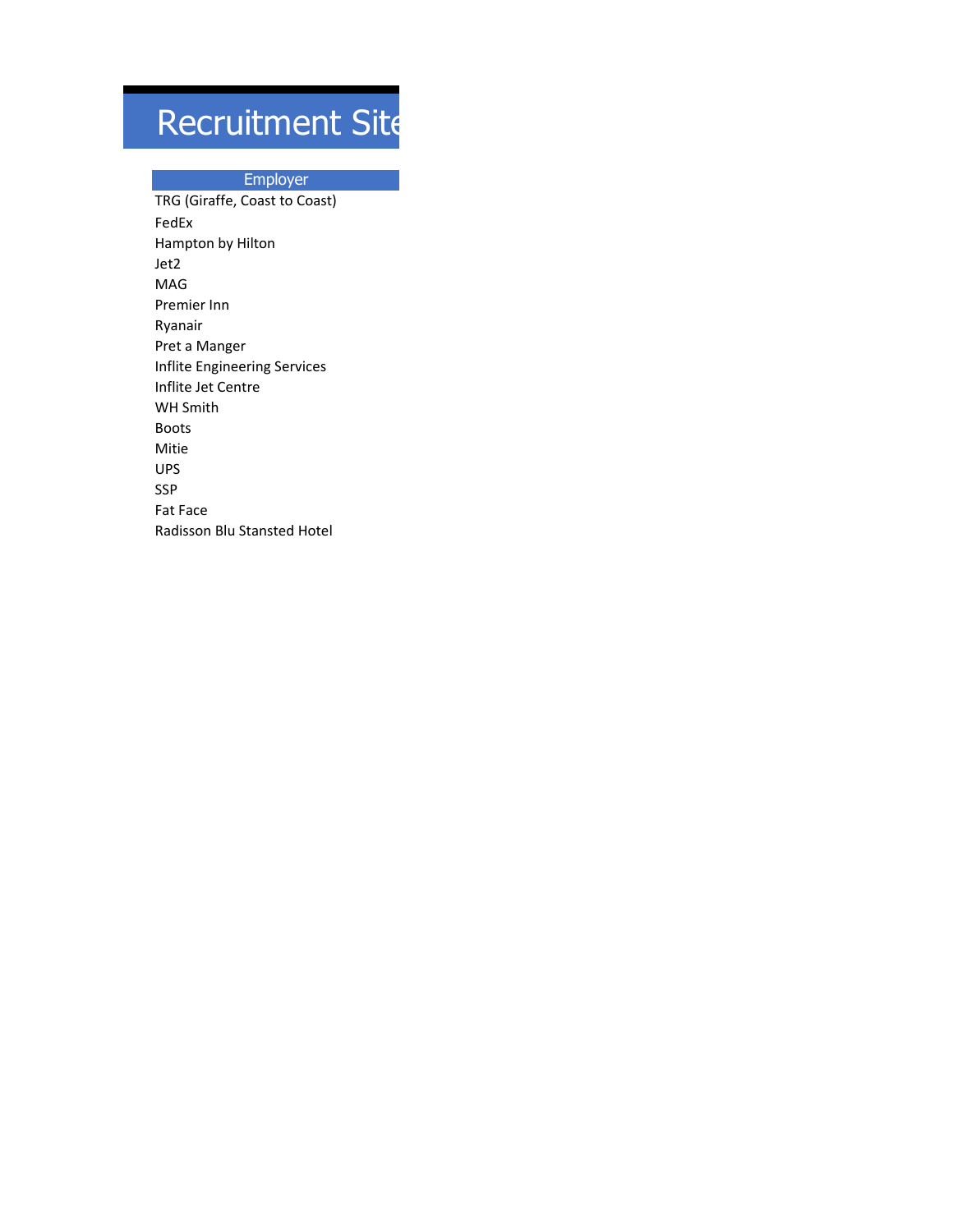## Recruitment Sites

#### Recruitment Site

https://trgconcessions.ats.emea1.fourth.com/

https://careers.fedex.com/fedex/jobs?stretchUnits=MILES&stretch=10&location=stansted

Job Search | Interstate Hotels & Resorts

https://www.jet2careers.com/career-search/?SearchKeyword=&SearchLocation=stansted

https://careers.magairports.com/search/?createNewAlert=false&q=&locationsearch=stansted

https://www.whitbreadcareers.com/search-and-apply/?location=stansted&distance=0&jobsectorid=All&feed=whitbread https://careers.ryanair.com/search/#search/page=1&location=united-kingdom&keyword=stansted

https://pret.csod.com/ux/ats/careersite/5/home?c=pret&lq=Stansted%20Airport%2C%20Stansted%2C%20UK&pl=ChI https://inflite-engineering.co.uk/careers/ies-stansted/

https://inflite-engineering.co.uk/careers/itjc-fbo-stansted/

https://krb-sjobs.brassring.com/TGnewUI/Search/home/HomeWithPreLoad?partnerid=30012&siteid=5104&PageType https://www.boots.jobs/search-jobs/

https://careers.smartrecruiters.com/Mitie/armed-forces?search=stansted

https://www.jobs-ups.uk/search-jobs/Stansted%20Mountfitchet%2C%20England%2C%20United%20Kingdom/20477/ https://www.sspcareers.com/uk/job-search/

https://my.corehr.com/pls/fatrecruit/erq\_search\_package.search\_form?p\_company=1&p\_internal\_external=E#

https://uk.indeed.com/?mna=5&aceid=&gclid=EAIaIQobChMI2pHp7YiB8wIVDrbtCh3hIwODEAAYASAAEgI6CPD\_BwE